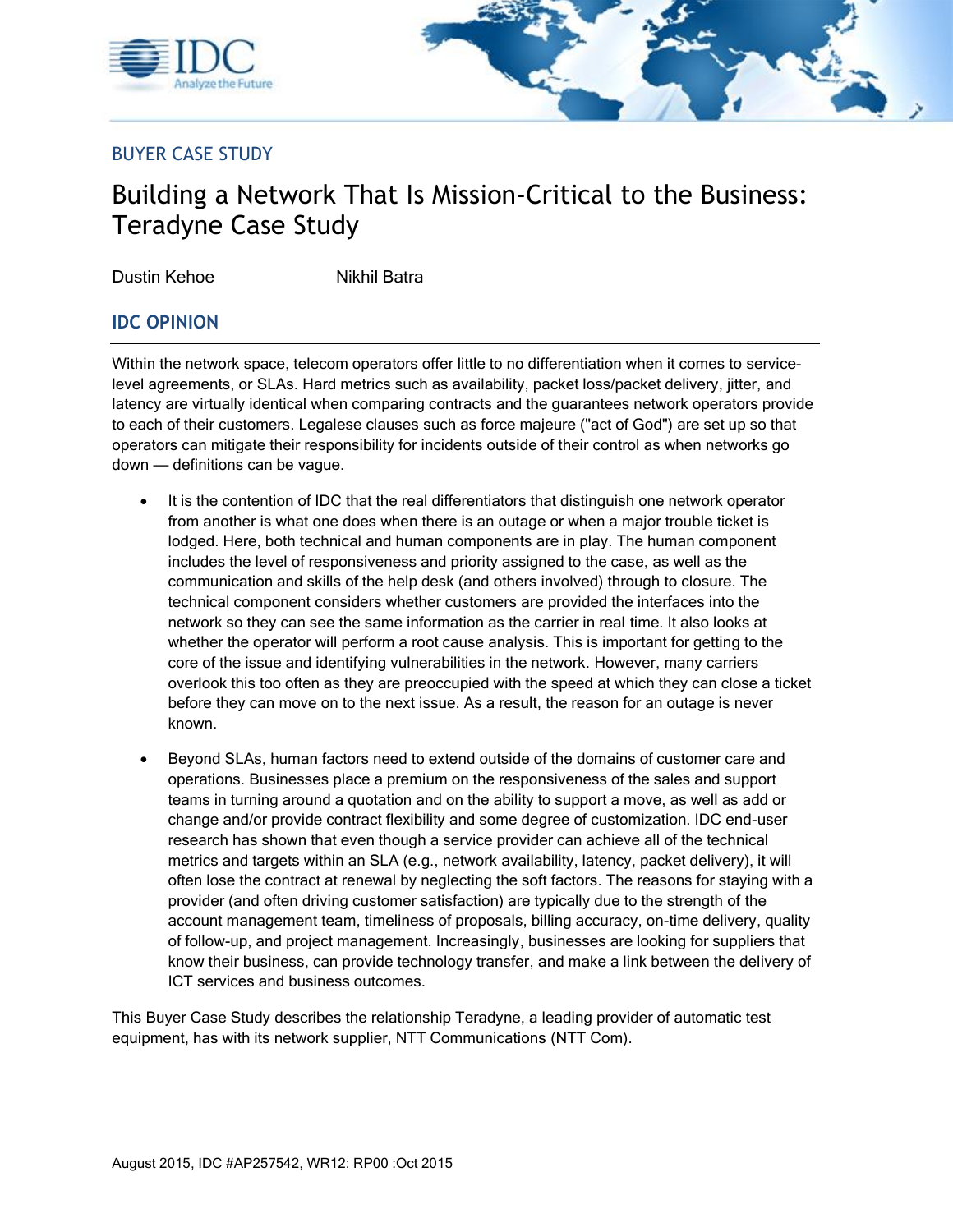#### **IN THIS BUYER CASE STUDY**

This Buyer Case Study describes the relationship between Teradyne, a leading provider of automatic test equipment, and its network supplier, NTT Communications. It outlines the importance of the NTT Com network in the successful functioning of Teradyne's business as well as Teradyne's overall approach to choosing and maintaining a strong relationship with its network suppliers.

### **SITUATION OVERVIEW**

Teradyne is a leading provider of automatic test equipment. The company, which celebrated its 50th anniversary in 2010, claims that any device a consumer has is likely to have been touched by Teradyne in some way. In 2014, Teradyne had sales of US\$1.65 billion and currently has 3,900 employees worldwide. Headquartered in North Reading, Massachusetts, the company has over 70 locations across the United States, Europe, and Asia.

## **Organization Overview**

Having several key units including a semiconductor test group, systems test division, as well as wireless test solutions, the company depends entirely on the performance and availability of the network to drive its enterprisewide ICT environments. It has major clients covering consumer electronics companies making anything from smartphones and tablets to gaming products through to defense and aerospace industries. The role of the network takes on an even higher significance as Teradyne is also moving into new areas such as Internet of Things (IoT) and advanced robotics. Both markets are highly relevant for Teradyne and place enormous demands on the network, where the company is placing strategic bets for future growth. The move to IoT and advanced robotics shifts network resources (including storage, connectivity, and compute) to the edge of the network, as well as the core. In May 2015, Teradyne acquired Universal Robots, which extends the company into advanced industrial automation. Thus, Teradyne is a company likely to place much more demands on the network as a platform to drive future growth.

## **Challenges and Solution**

Teradyne is a company using its network to support three key areas of the business — engineering, manufacturing, and support. It is imperative that these areas are interconnected and able to work across geographies 24 x 7. Being able to collaborate is also essential for maintaining a competitive advantage.

- **Engineering.** This includes all areas of computer-aided design (CAD) and hardware and software regression testing to identify potential bugs and ensure continuous improvement in new upgrades. Networks must be "always on" as the engineering group, which sits mostly in the United States, needs to be connected with other regions in the world. In the case of Teradyne, a WAN outage would affect over 500 engineers in over 10 locations where work could potentially grind to a halt. WAN outages can also interrupt jobs that have taken up to a day to run and have to be restarted. Since they also use this network to connect to server farms (as well as various collaboration platforms) at the same time, the engineers must have a network that performs reliably to a high standard.
- Manufacturing. This includes all areas that have to do with configuration and build instructions. Product defect analysis is distributed daily, and there are other areas on the back-end that need to be supported such as delivering product and OS feature updates to the factory floor. This functional area needs the network to help drive automation and scale.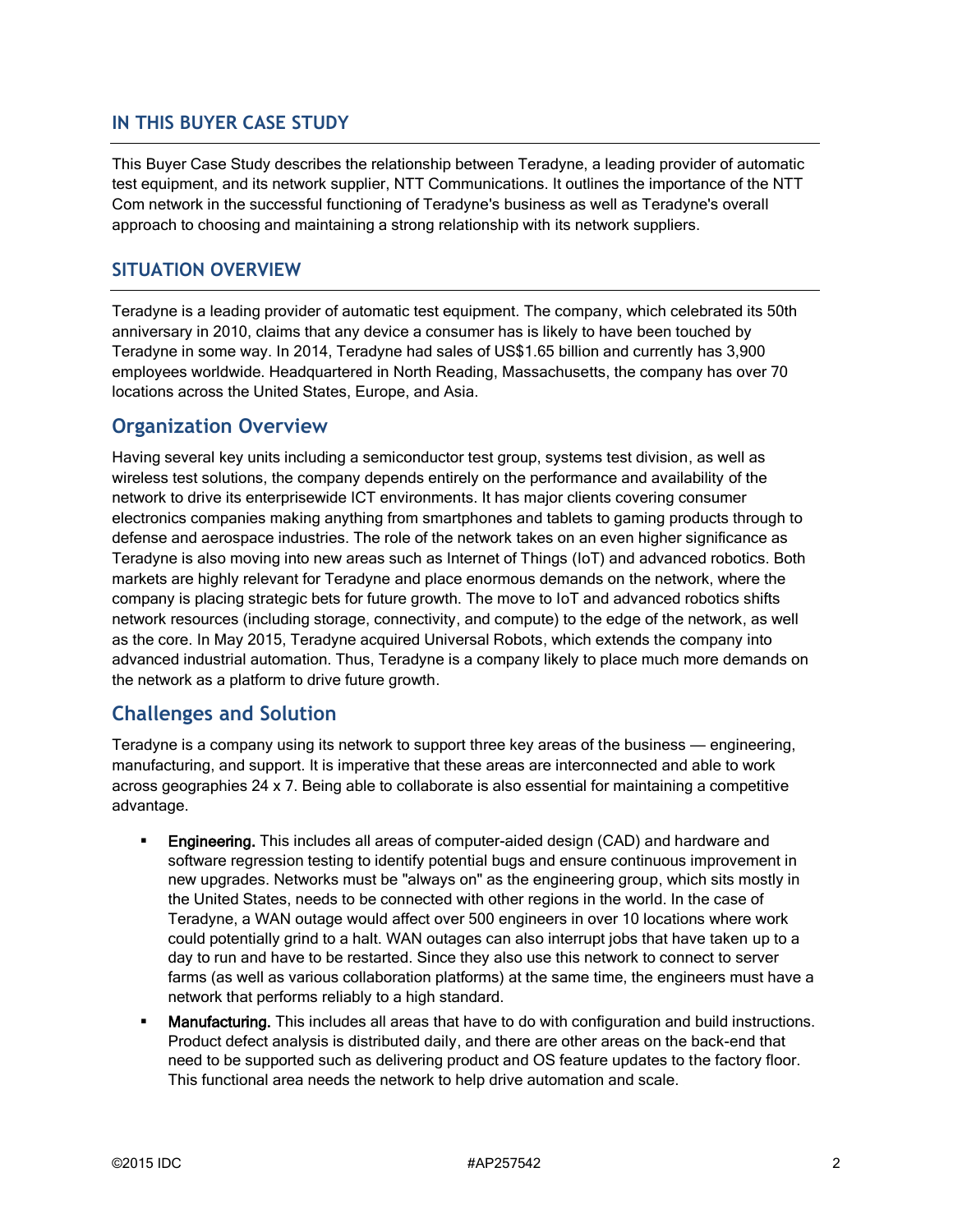**Customer support.** With major facilities and large teams located in the Philippines and Costa Rica, Teradyne's Global Services Organization (GSO) arm focuses on areas such as order management and logistics systems. It engages in TestDev programs, document management, and other areas of technical support for Teradyne customers, in either a remote or an onsite model. These areas of a business require the network to support customers through an always-on, multiple-channel environment. Going forward, ICT is expected to drive a better customer experience.

As a diversified international company, Teradyne decided to build a global network to interconnect its major business units. Like many global engineering companies, it needed the following from its chosen network supplier:

- Geographical dispersion. With locations in three continents, as well as the need to deliver projects to clients on a global basis, Teradyne needed to ensure its engineering, manufacturing, and customer care operations (as well as branch offices and remote workers) are interconnected through a robust infrastructure.
- Collaboration. Teradyne has many ongoing complex projects across the region and world; it needed to find a better way to collaborate with its partners, suppliers, and clients. This collaboration improves customer service and turnaround times and delivers better outcomes for clients.
- Bandwidth. As experienced by most engineering firms, the demand for network bandwidth and resources is continuously rising. As average file sizes for complex product designs continue to increase, it was important that the network could provide enough raw capacity to meet current and future demands of the businesses globally. The network should also be able to support unpredictable traffic patterns and deliver a consistent service.

## **Results**

NTT Com has been a chosen partner for Teradyne and has successfully retained and expanded its network footprint though four contract renewals. NTT Com is using Virtela Internet to provide multiprotocol label switching (MPLS) service in four locations. The network is being used in Asia to connect sales and support sites, the Singapore headquarters, as well as the Suzhou factory. NTT Com also provides colocation, which supports Teradyne's other core services in Singapore (e.g., email, VPN gateway). The WAN solution provides connectivity back to the local corporate offices.

## *The NTT Communications Customer Council*

NTT Com and Teradyne have set up a customer council and have also used this as an opportunity to address the following:

- **Peer relationships.** It is imperative that carriers consult with their equivalent operators that value speed, quality, and performance to guarantee the end-to-end experience. "Peer-ing" also provides the ability to bypass traffic bottlenecks in the network, increasing redundancy and improving overall user experience.
- Root cause analysis. Root cause analysis is extremely important for Teradyne to understand what happened, why it happened, and what is being done to improve the network on a continual basis. If an event cannot be described, then it cannot be improved. Companies like Teradyne can only have confidence if they understand the problems. Supplier confidence was highly weighted in the selection process. Every event must also have an improvement plan or an agreement about its limitations (e.g., places in the network where multiple vendors play a role).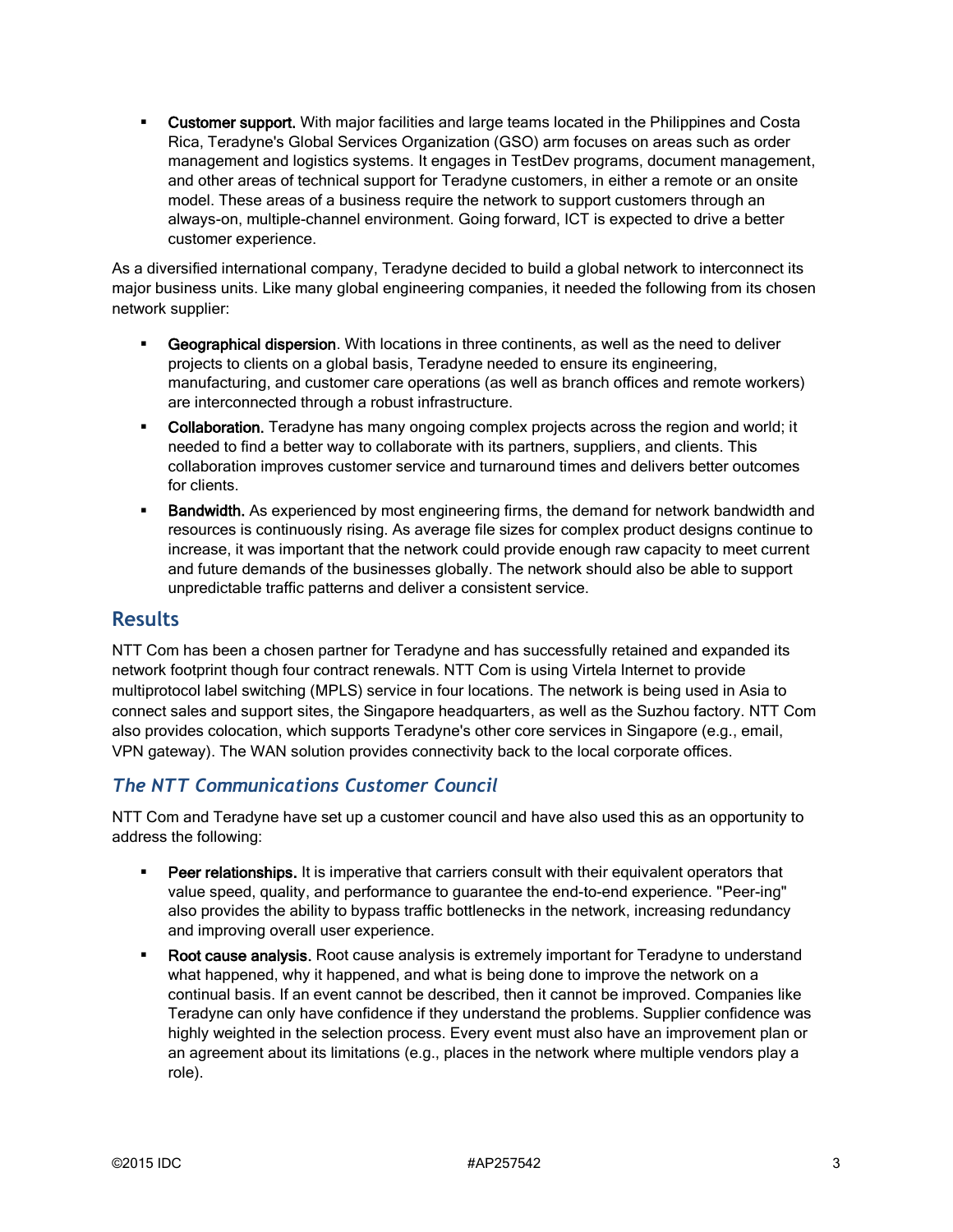- **ULTAGE 1** Outage communications. When an outage occurs, it is important that a service provider has the right troubleshooting capabilities and escalation procedures to resolve an event within a reasonable amount of time. The service provider is also expected to communicate proactively with the customer at every stage. It is important that account teams (front and back offices) have the power to escalate when necessary and see an event through to its conclusion.
- Start-up times and carrier flexibility. Start-up times and carrier flexibility are important for carriers to commit to provisioning times and targets that can be achieved. It is also important that there is commercial flexibility within the contracts. There needs to be some element of agility to meet the needs of the lines of business (LOBs) and end users at Teradyne.

Overall, Teradyne has been very satisfied with the services it has enjoyed from NTT Com since 2003. Even as the customer council has been a great forum to discuss the key issues of the day and building trust, NTT Com was also given credit for product ranges, existing relationships, level of responsiveness, as well as infrastructure reliability and total cost of ownership (TCO). Going forward, Teradyne will be looking for more transparency and continual improvements.

## **ESSENTIAL GUIDANCE**

The business landscape is constantly evolving and service providers must consider the following to differentiate themselves in a highly competitive marketplace:

- **According to the IDC Asia/Pacific WAN Survey 2015, the top 3 reasons driving investments in** networking for 2015 were to improve business processes, increase productivity, and reduce overall cost structure. Going forward, network communications will continue to be intertwined with business needs, especially as LOBs become more prevalent in ICT decision making.
- The quality of network and related SLAs are very important for enterprise customers. ICT managers will continue to monitor and manage the network and demand better tools for real-time reporting. Going forward, it will also be important that SLAs evolve as well so that they can tie in with the business goals. They should be more reflective of end-user requirements and individual experience.
- Networks and SLAs should also look to evolve to the personas and expectations of business outcomes from the viewpoint of various CXOs. The CMO, for example, would place importance on a solution that can help the organization to better target and engage customers in omni-channel initiatives; the COO may place a premium on the automation of business processes; whereas the CFO might look at technology for performance management and growth. The network can play an important role in tying technology to business outcomes.

## **LEARN MORE**

## **Related Research**

- Buyer Conversation: Jones Lang LaSalle Journey in 3rd Platform Solutions (IDC #AP250950, January 2015)
- Buyer Conversation: OCBC Bank Leveraging Data Analytics to Deliver Deeper Customer Insights (IDC #AP246112, July 2014)